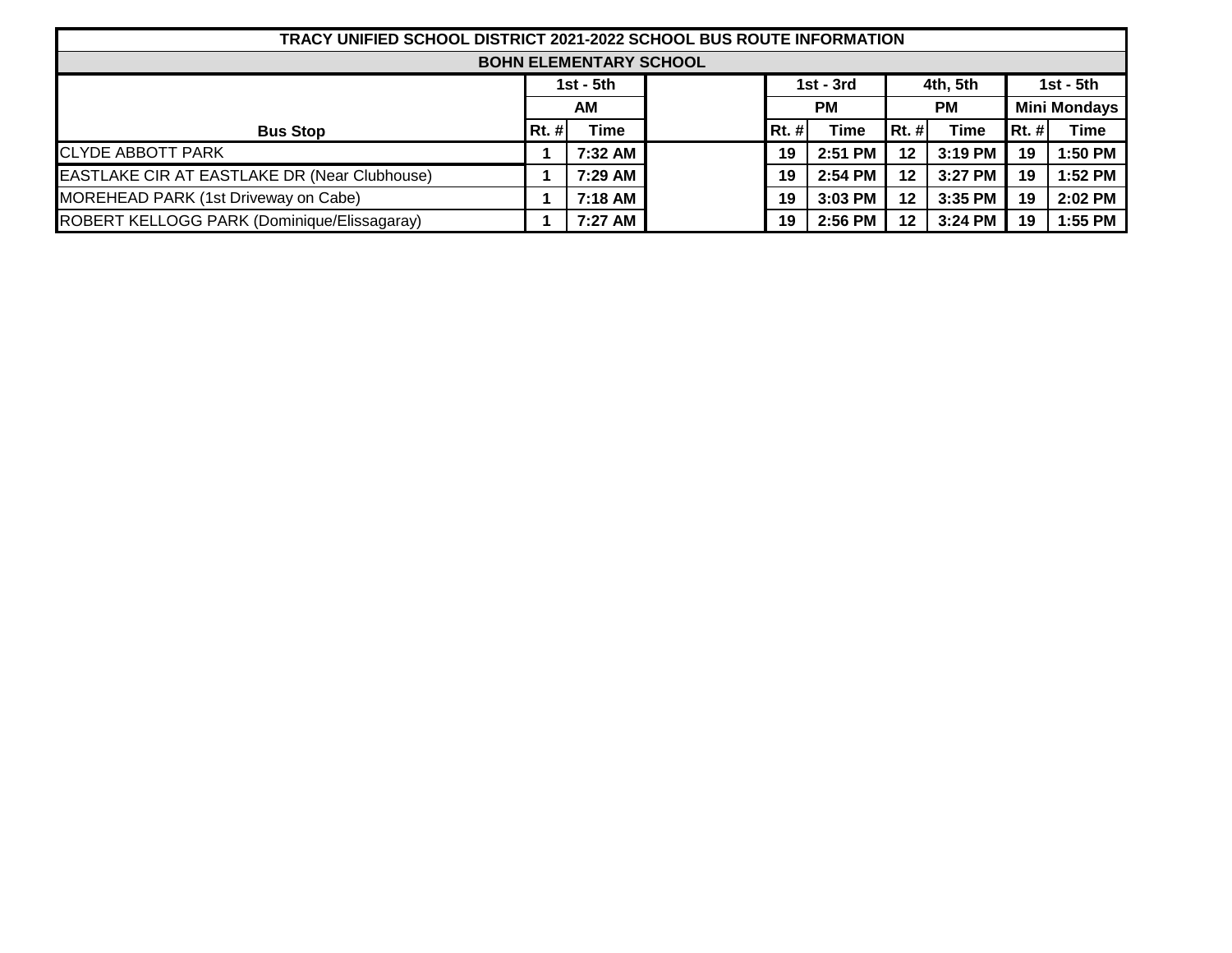| TRACY UNIFIED SCHOOL DISTRICT 2021-2022 SCHOOL BUS ROUTE INFORMATION        |                        |           |  |              |             |                 |                     |  |  |  |  |
|-----------------------------------------------------------------------------|------------------------|-----------|--|--------------|-------------|-----------------|---------------------|--|--|--|--|
| SOUTH WEST PARK ELEMENTARY / VILLALOVOZ ELEMENTARY / WILLIAMS MIDDLE SCHOOL |                        |           |  |              |             |                 |                     |  |  |  |  |
|                                                                             |                        | $K - 8th$ |  | $K - 8th$    |             | $K - 8th$       |                     |  |  |  |  |
|                                                                             |                        | AM        |  | <b>PM</b>    |             |                 | <b>Mini Mondays</b> |  |  |  |  |
| <b>Bus Stop</b>                                                             | <b>Time</b><br>$Rt.$ # |           |  | $Rt.$ #      | <b>Time</b> | $Rt.$ #         | <b>Time</b>         |  |  |  |  |
| <b>WEST SIDE - DELTA ISLAND</b>                                             |                        |           |  |              |             |                 |                     |  |  |  |  |
| CROCKER RD AT WILLOW GLEN RD                                                | $\mathbf{2}$           | 6:55 AM   |  | $\mathbf{2}$ | 3:46 PM     | $\mathbf{2}$    | 2:09 PM             |  |  |  |  |
| MULLER RD AT MAYBECK RD                                                     | $\mathbf{2}$           | 7:13 AM   |  | $\mathbf{2}$ | 4:04 PM     | $\mathbf{2}$    | 2:27 PM             |  |  |  |  |
| MULLER RD AT ROBERTS RD                                                     | $\mathbf 2$            | 7:09 AM   |  | $\mathbf{2}$ | 3:59 PM     | $\mathbf{2}$    | 2:23 PM             |  |  |  |  |
| MULLER RD AT WILHOIT RD                                                     | $\mathbf{2}$           | 7:11 AM   |  | $\mathbf{2}$ | 4:01 PM     | $\mathbf{2}$    | 2:24 PM             |  |  |  |  |
| ROBERTS RD AT 9700                                                          | $\mathbf 2$            | 7:05 AM   |  | $\mathbf{2}$ | 3:55 PM     | $\mathbf{2}$    | 2:19 PM             |  |  |  |  |
| STARK RD BEFORE HOWARD RD                                                   | $\mathbf{2}$           | 7:18 AM   |  | $\mathbf{2}$ | 4:08 PM     | $\mathbf{2}$    | 2:31 PM             |  |  |  |  |
| UNDINE RD AT 7780 / 7753                                                    | $\mathbf{2}$           | 6:49 AM   |  | $\mathbf{2}$ | 3:39 PM     | $\overline{2}$  | 2:03 PM             |  |  |  |  |
| UNDINE RD AT ROBERTS RD                                                     | $\mathbf{2}$           | 7:00 AM   |  | $\mathbf{2}$ | 3:50 PM     | $\mathbf{2}$    | 2:14 PM             |  |  |  |  |
| UNDINE RD AT WING LEVEE RD                                                  | $\mathbf{2}$           | 6:51 AM   |  | $\mathbf{2}$ | 3:41 PM     | $2^{\circ}$     | 2:05 PM             |  |  |  |  |
| <b>EAST SIDE - DELTA ISLAND</b>                                             |                        |           |  |              |             |                 |                     |  |  |  |  |
| BACCHETTI RD AT 18599 (18291, 18293, 18297, 18344)                          | 3                      | 7:37 AM   |  | 3            | 3:41 PM     | $\mathbf{3}$    | 2:36 PM             |  |  |  |  |
| CLIFTON CT AT AUGUSTA BIXLER FARMS (14333)                                  | 3                      | 7:25 AM   |  | 3            | 3:29 PM     | 3               | 2:24 PM             |  |  |  |  |
| CLIFTON CT AT SARALE FARMS (16500)                                          | 3                      | 7:20 AM   |  | 3            | 3:24 PM     | 3               | 2:20 PM             |  |  |  |  |
| FINCK RD AT 12655                                                           | 3                      | 7:32 AM   |  | 3            | 3:35 PM     | 3               | 2:31 PM             |  |  |  |  |
| <b>HOLT</b>                                                                 |                        |           |  |              |             |                 |                     |  |  |  |  |
| <b>HOLT STOP (Yong's Restaruant)</b>                                        | 5                      | 7:23 AM   |  | 5            | 3:31 PM     | $5\phantom{.0}$ | 2:11 PM             |  |  |  |  |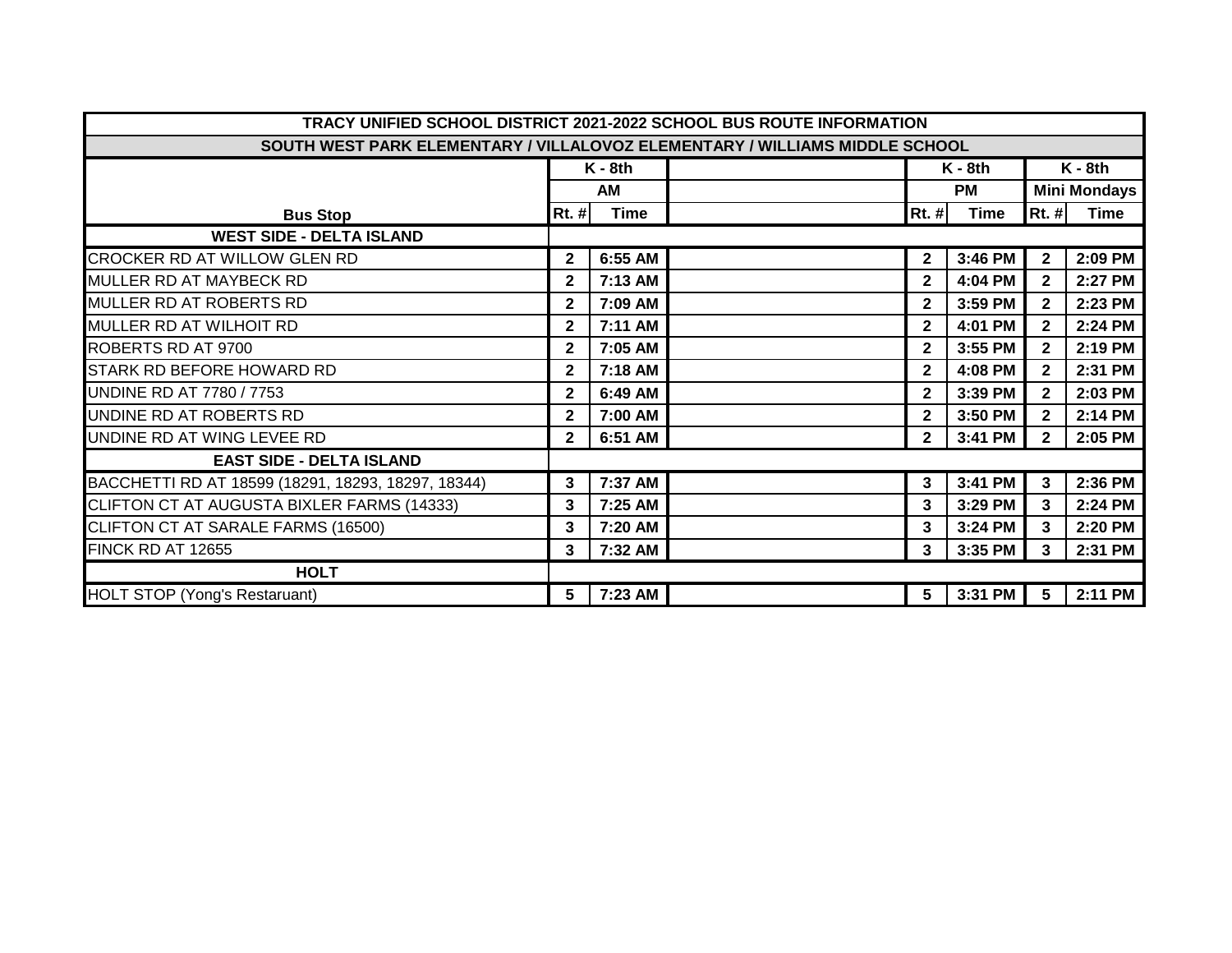| TRACY UNIFIED SCHOOL DISTRICT 2021-2022 SCHOOL BUS ROUTE INFORMATION |              |             |  |              |             |       |           |                     |         |  |  |  |
|----------------------------------------------------------------------|--------------|-------------|--|--------------|-------------|-------|-----------|---------------------|---------|--|--|--|
| <b>JACOBSON ELEMENTARY SCHOOL</b>                                    |              |             |  |              |             |       |           |                     |         |  |  |  |
|                                                                      |              |             |  |              |             |       |           |                     |         |  |  |  |
|                                                                      |              | $1st - 5th$ |  |              | $1st - 3rd$ |       | 4th, 5th  | 1st - 5th           |         |  |  |  |
|                                                                      |              | AM          |  | <b>PM</b>    |             |       | <b>PM</b> | <b>Mini Mondays</b> |         |  |  |  |
| <b>Bus Stop</b>                                                      | <b>Rt. #</b> | Time        |  | <b>Rt. #</b> | <b>Time</b> | Rt. # | Time      | <b>Rt. #</b>        | Time    |  |  |  |
| <b>ASPIRE APT (Winco)</b>                                            | 10           | 7:03 AM     |  | 10           | 3:45 PM     | 10    | 3:45 PM   | 10                  | 2:15 PM |  |  |  |
| <b>BYRON MARKET</b>                                                  | 10           | 7:37 AM     |  | 10           | 2:52 PM     | 10    | 3:22 PM   | 10                  | 1:52 PM |  |  |  |
| CLOVER RD AT 11770 (Sikh Temple)                                     | 10           | 7:10 AM     |  | 10           | 3:51 PM     | 10    | 3:50 PM   | 10                  | 2:21 PM |  |  |  |
| DANIEL BUSCH PARK (Tolbert/Crossroads)                               | 10           | 7:30 AM     |  | 10           | 2:44 PM     | 10    | 3:15 PM   | 10                  | 1:44 PM |  |  |  |
| FABIAN PARK (Reddington/Valencia)                                    | 10           | 7:27 AM     |  | 10           | 2:41 PM     | 10    | 3:12 PM   | 10                  | 1:41 PM |  |  |  |
| <b>GATEWAY CROSSING (Grantline Rd)</b>                               | 10           | 6:48 AM     |  | 10           | 3:31 PM     | 10    | 3:31 PM   | 10                  | 2:01 PM |  |  |  |
| LAMMERS RD AT 20632 (Ornellas Dairy #2)                              | 10           | 6:54 AM     |  | 10           | 3:37 PM     | 10    | 3:37 PM   | 10                  | 2:06 PM |  |  |  |
| LAMMERS RD AT 21309                                                  | 10           | 6:51 AM     |  | 10           | 3:35 PM     | 10    | 3:35 PM   | 10                  | 2:04 PM |  |  |  |
| LARCH RD AT 10657 (In Front Of Church)                               | 10           | 7:16 AM     |  | 10           | 3:58 PM     | 10    | 3:58 PM   | 10                  | 2:27 PM |  |  |  |
| <b>MASON'S MARKET (Larch)</b>                                        | 10           | 7:13 AM     |  | 10           | 3:55 PM     | 10    | 3:55 PM   | 10                  | 2:25 PM |  |  |  |
| NAGLEE RD AT LARCH RD                                                | 10           | 7:05 AM     |  | 10           | 3:48 PM     | 10    | 3:48 PM   | 10                  | 2:18 PM |  |  |  |
| RICHARD HASTIE PARK (Lankershire/Frank Brown)                        | 10           | 7:34 AM     |  | 10           | 2:48 PM     | 10    | 3:19 PM   | 10                  | 1:48 PM |  |  |  |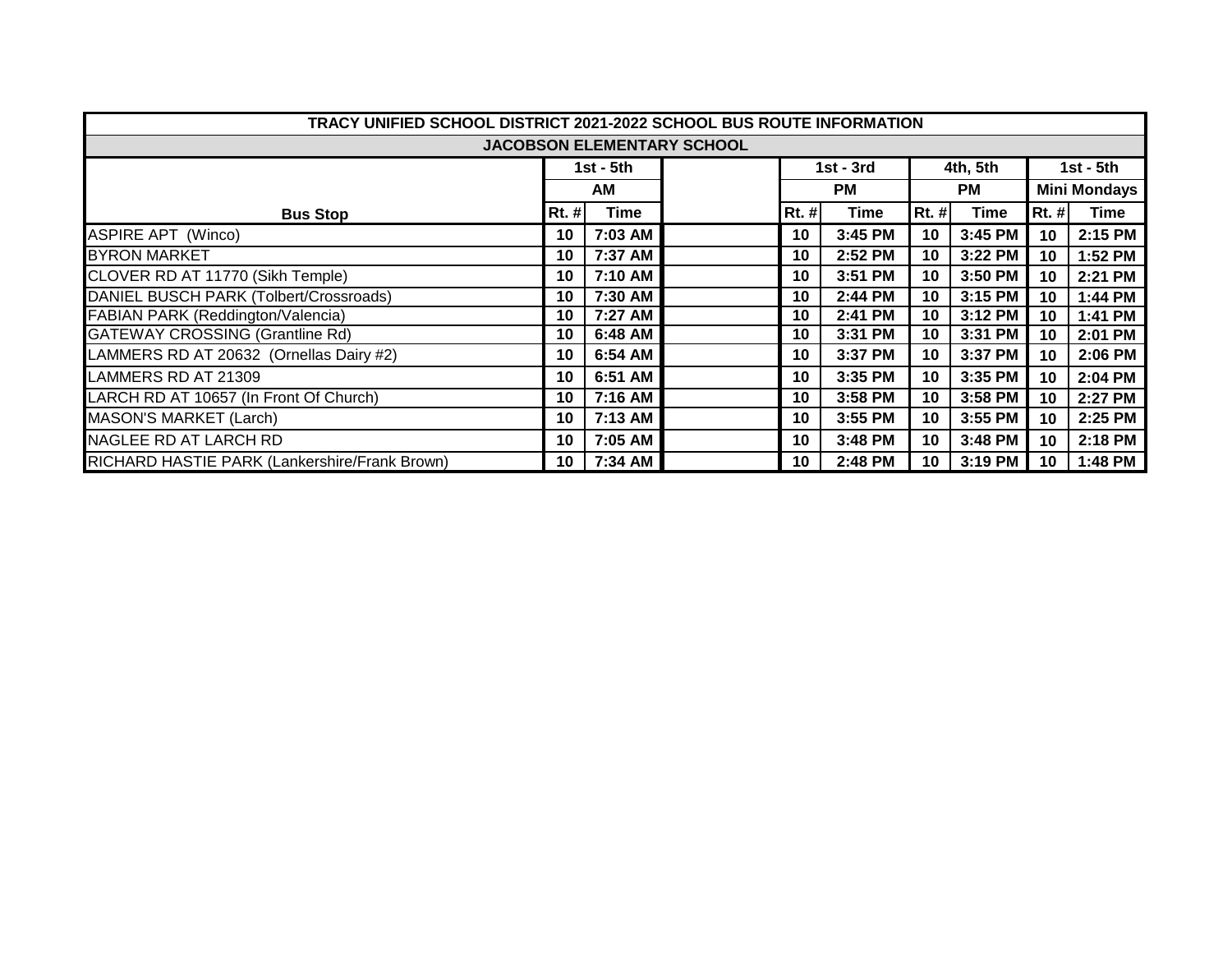| TRACY UNIFIED SCHOOL DISTRICT 2021-2022 SCHOOL BUS ROUTE INFORMATION |            |         |                    |              |           |            |              |  |  |  |
|----------------------------------------------------------------------|------------|---------|--------------------|--------------|-----------|------------|--------------|--|--|--|
| <b>KIMBALL HIGH SCHOOL</b>                                           |            |         |                    |              |           |            |              |  |  |  |
|                                                                      | 9th - 12th |         |                    | 9th - 12th   |           | 9th - 12th |              |  |  |  |
|                                                                      | AM         |         |                    |              | <b>PM</b> |            | Mini Mondays |  |  |  |
| <b>Bus Stop</b>                                                      | $Rt.$ #    | Time    |                    | <b>Rt.</b> # | Time      | $Rt.$ #    | Time         |  |  |  |
| GRETCHEN TALLEY PARK (on Mits Way at Dove)                           | 6          | 7:28 AM |                    | 6            | 3:27 PM   | 6          | 2:15 PM      |  |  |  |
| KELLY ELEMENTARY SCHOOL (Blackstone/Mabel Josephine)                 | 20         | 7:29 AM |                    | 20           | 3:34 PM   | 20         | 2:18 PM      |  |  |  |
| LARSEN PARK (Central/Ferdinand)                                      | 9          | 7:23 AM |                    | 9            | 3:35 PM   | 9          | 2:18 PM      |  |  |  |
| <b>TRACY HILLS (Anton at Artesian)</b>                               | 20         | 7:06 AM |                    | 20           | 3:56 PM   | 20         | 2:32 PM      |  |  |  |
| VILLAGE GREEN PARK (Ellis Town)                                      | -20        | 7:16 AM |                    | 20           | 3:45 PM   | 20         | 2:25 PM      |  |  |  |
| WILLIAM ADAMS PARK (English Oak/Whispering Winds)                    |            | 7:25 AM |                    |              | 3:38 PM   | 7          | 2:18 PM      |  |  |  |
| WILLIAM ADAMS PARK (English Oak/Whispering Winds)                    | 8          | 7:25 AM | FILL ROUTE 7 FIRST | 8            | $3:38$ PM | 8          | 2:18 PM      |  |  |  |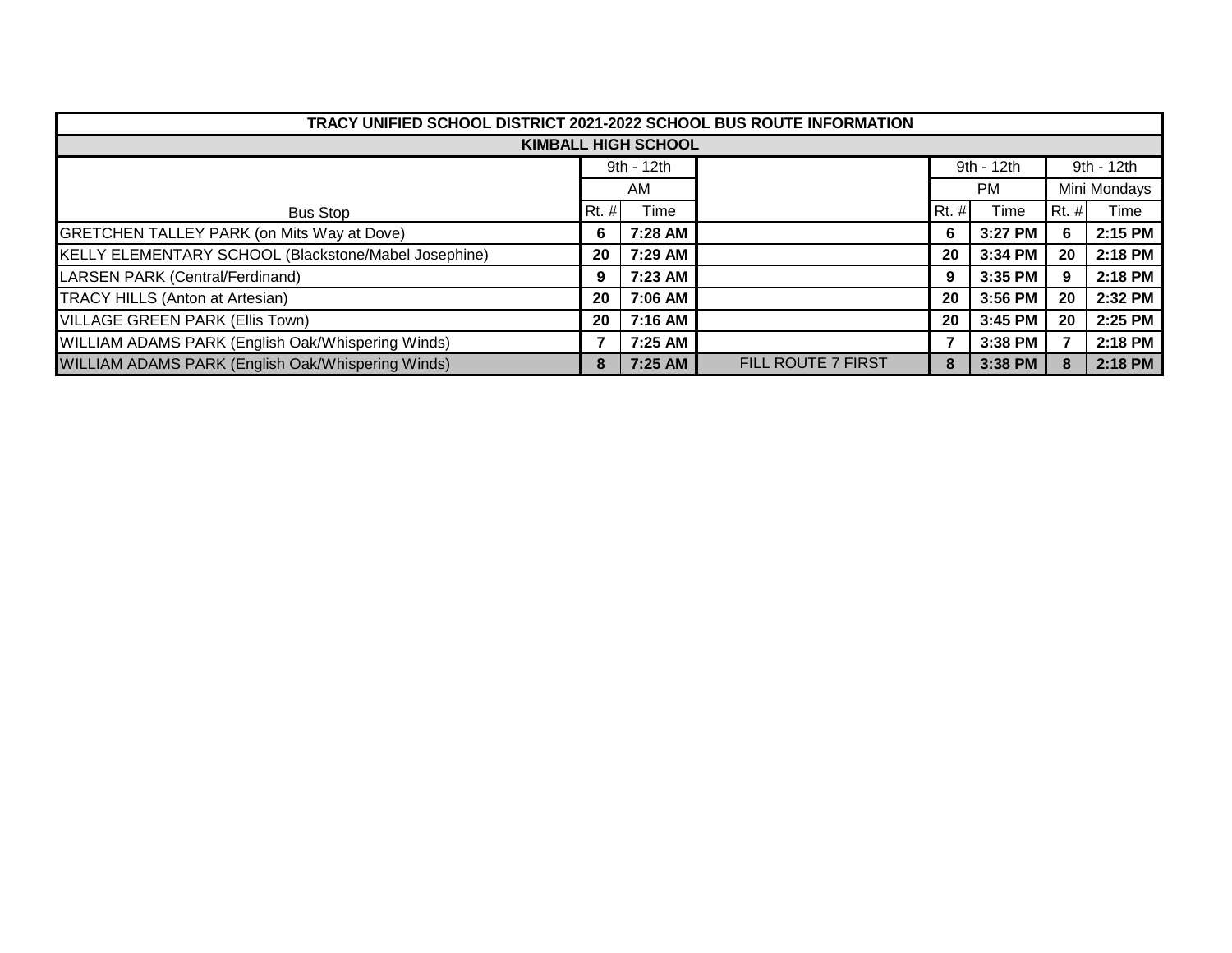| TRACY UNIFIED SCHOOL DISTRICT 2021-2022 SCHOOL BUS ROUTE INFORMATION |       |           |  |         |             |              |           |  |  |  |  |
|----------------------------------------------------------------------|-------|-----------|--|---------|-------------|--------------|-----------|--|--|--|--|
| <b>MONTE VISTA MIDDLE SCHOOL</b>                                     |       |           |  |         |             |              |           |  |  |  |  |
|                                                                      |       | 6th - 8th |  |         | $6th - 8th$ |              | 6th - 8th |  |  |  |  |
|                                                                      |       | AM.       |  |         | PM          | Mini Mondays |           |  |  |  |  |
| <b>Bus Stop</b>                                                      | Rt. # | Time      |  | $Rt.$ # | Time        | Rt. #        | Time      |  |  |  |  |
| <b>ASPIRE APTS (Near Winco)</b>                                      | 11    | 6:56 AM   |  | 11      | 3:20 PM     | 11           | 2:15 PM   |  |  |  |  |
| CLOVER RD AT 11770 (Seik Temple)                                     | 11    | 7:03 AM   |  | 11      | 3:26 PM     | 11           | 2:21 PM   |  |  |  |  |
| <b>BYRON MARKET</b>                                                  | 11    | 7:31 AM   |  | 11      | 2:56 PM     | 11           | 1:51 PM   |  |  |  |  |
| DANIEL BUSCH PARK (Tolbert/Crossroads)                               | 11    | 7:23 AM   |  | 11      | 2:49 PM     | 11           | 1:44 PM   |  |  |  |  |
| <b>FABIAN PARK (Reddington/Valencia)</b>                             | 11    | 7:21 AM   |  | 11      | 2:46 PM     | 11           | 1:41 PM   |  |  |  |  |
| <b>GATEWAY CROSSING APTS (Grantline Rd)</b>                          | 11    | 6:41 AM   |  | 11      | 3:05 PM     | 11           | 2:00 PM   |  |  |  |  |
| LAMMERS ROAD AT 21309                                                | 11    | 6:44 AM   |  | 11      | 3:09 PM     | 11           | 2:04 PM   |  |  |  |  |
| LAMMERS RD AT 20632 (Ornellas Dairy #2)                              | 11    | 6:48 AM   |  | 11      | 3:11 PM     | 11           | 2:06 PM   |  |  |  |  |
| LARCH RD AT 10657 (In Front Of Church)                               | 11    | 7:09 AM   |  | 11      | 3:32 PM     | 11           | 2:27 PM   |  |  |  |  |
| <b>MASON'S MARKET (Larch)</b>                                        | 11    | 7:07 AM   |  | 11      | 3:29 PM     | 11           | 2:24 PM   |  |  |  |  |
| NAGLEE RD AT LARCH RD                                                | 11    | 6:59 AM   |  | 11      | 3:22 PM     | 11           | 2:17 PM   |  |  |  |  |
| RICHARD HASTIE PARK (Lankershire/Frank Brown)                        | 11    | 7:27 AM   |  | 11      | 2:53 PM     | 11           | 1:48 PM   |  |  |  |  |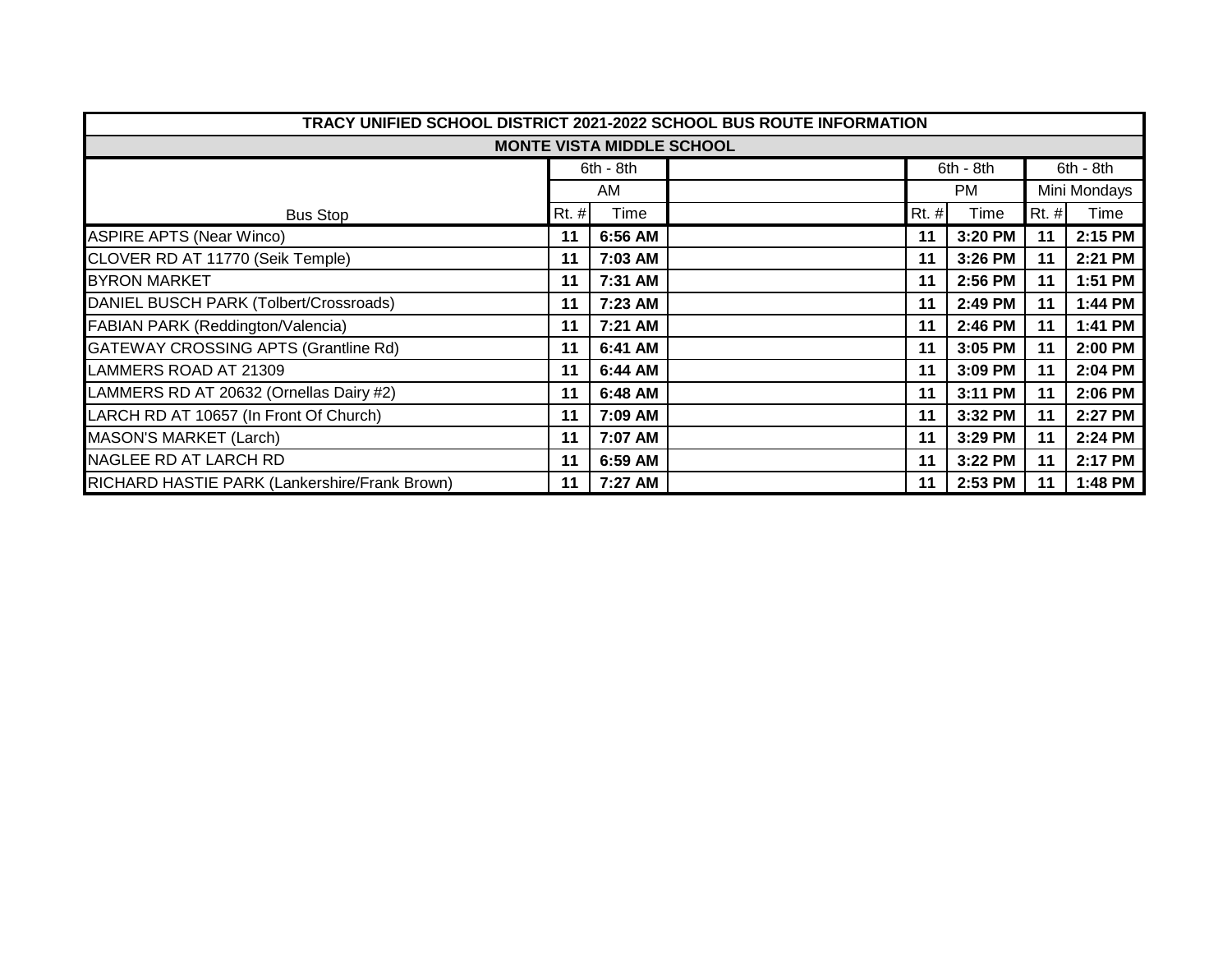| TRACY UNIFIED SCHOOL DISTRICT 2021-2022 SCHOOL BUS ROUTE INFORMATION |                 |              |              |              |             |                      |             |                     |             |  |
|----------------------------------------------------------------------|-----------------|--------------|--------------|--------------|-------------|----------------------|-------------|---------------------|-------------|--|
| SOUTH WEST PARK ELEMENTARY SCHOOL                                    |                 |              |              |              |             |                      |             |                     |             |  |
|                                                                      |                 | K, 1st - 5th |              | K, 1st - 2nd |             | 3rd - 5th            |             | $K - 5th$           |             |  |
| <b>Bus Stop</b>                                                      |                 | AM           |              | <b>PM</b>    |             | <b>PM</b>            |             | <b>Mini Mondays</b> |             |  |
|                                                                      | Rt. #           | <b>Time</b>  |              | $Rt.$ #      | <b>Time</b> | Rt. #                | <b>Time</b> | Rt. #               | <b>Time</b> |  |
| <b>ASPIRE APT COMPLEX (Wincow)</b>                                   | 12              | 7:19 AM      | See Lisa K-5 |              |             |                      |             |                     |             |  |
| <b>BOHN ELEMENTARY SCHOOL (Mount Diablo)</b>                         | 12              | 7:46 AM      |              | 19           | 2:47 PM     | 12                   | 3:14 PM     | 19                  | 1:41 PM     |  |
| <b>BYRON MARKET</b>                                                  | 19              | 7:38 AM      |              | $\mathbf 1$  | 2:45 PM     | $\mathbf{1}$         | 3:36 PM     | $\mathbf 1$         | 2:03 PM     |  |
| CENTRAL ELEMENTARY SCHOOL (Parker)                                   | 5               | 7:54 AM      |              | 9            | 2:29 PM     | 9                    | 3:07 PM     | 9                   | 1:39 PM     |  |
| CLOVER RD AT 11770 (Seik Temple)                                     | 12              | 7:26 AM      |              |              |             |                      |             |                     |             |  |
| <b>CLYDE ABBOTT PARK</b>                                             | 1               | 7:32 AM      |              | 19           | 2:51 PM     | 12                   | 3:19 PM     | 19                  | 1:50 PM     |  |
| DANIEL BUSCH PARK (Tolbert/Crossroads) (Check with Lisa)             | 19              | 7:33 AM      | See Lisa K-2 |              |             | $\blacktriangleleft$ | 3:30 PM     | $\mathbf 1$         | 1:58 PM     |  |
| <b>EASTLAKE CIR AT EASTLAKE DR (Near the Clubhouse)</b>              | 1               | 7:29 AM      |              | 19           | 2:54 PM     | 12                   | 3:27 PM     | 19                  | 1:52 PM     |  |
| FABIAN PARK (Reddington/Valencia) (Check with Lisa)                  | 19              | 7:31 AM      | See Lisa K-5 |              |             |                      |             |                     |             |  |
| <b>FREILER ELEMENTARY SCHOOL (Lowell)</b>                            | $\overline{19}$ | 7:14 AM      |              | 6            | 2:45 PM     | $\blacktriangleleft$ | 3:41 PM     | $\mathbf{1}$        | 2:08 PM     |  |
| <b>GATEWAY CROSSING APT (Grantline Rd)</b>                           | 12              | 7:04 AM      | See Lisa K-5 |              |             |                      |             | $\blacksquare$      |             |  |
| HIRSCH ELEMENTARY SCHOOL (Sycamore)                                  | 15              | 7:45 AM      |              | 6            | 2:33 PM     | $\blacktriangleleft$ | 3:15 PM     | $\mathbf 1$         | 1:42 PM     |  |
| JACOBSON ELEMENTARY SCHOOL (Camellia)                                | 19              | 7:20 AM      |              | 6            | 2:52 PM     | 12                   | 3:51 PM     | 12                  | 1:56 PM     |  |
| <b>KELLY ELEMENTARY SCHOOL</b>                                       | 15              | 7:35 AM      | See Lisa K-2 |              |             | $\blacktriangleleft$ | 3:23 PM     | $\mathbf 1$         | 1:51 PM     |  |
| LARCH RD AT 10657 (In Front Of Church)                               | 12              | 7:32 AM      | See Lisa K-2 | 12           | 4:02 PM     | 12                   | 4:02 PM     | 12                  | 2:06 PM     |  |
| LAMMERS RD 21309                                                     | 12              | 7:07 AM      | See Lisa K-5 |              |             |                      |             |                     |             |  |
| LAMMERS RD AT 20632 (ORNELLAS DAIRY #2)                              | 12              | 7:10 AM      | See Lisa K-5 |              |             | $\blacksquare$       |             | $\blacksquare$      |             |  |
| <b>LARSEN PARK</b>                                                   | 1               | 7:39 AM      |              | 6            | 2:27 PM     | 1                    | 3:10 PM     | 1                   | 1:37 PM     |  |
| <b>MASON'S MARKET (Larch)</b>                                        | 12              | 7:30 AM      | See Lisa K-5 |              |             |                      |             |                     |             |  |
| MONTE VISTA MIDDLE SCHOOL (Lowell)                                   | 19              | 7:24 AM      |              | 12           | 2:34 PM     | $\mathbf 1$          | 3:47 PM     | 12                  | 1:45 PM     |  |
| MOREHEAD PARK (1st Driveway on Cabe)                                 | $\mathbf 1$     | 7:18 AM      |              | 19           | 3:03 PM     | 12                   | 3:35 PM     | 19                  | 2:02 PM     |  |
| NAGLEE RD AT LARCH RD                                                | 12              | 7:22 AM      | See Lisa K-2 |              |             | 12                   | 3:57 PM     | 12                  | 2:01 PM     |  |
| NORTH ELEMENTARY SCHOOL (Kavanaugh)                                  | 12              | 7:36 AM      |              | 6            | 2:57 PM     | 12                   | 3:46 PM     | 12                  | 1:50 PM     |  |
| RICHARD HASTIE PARK (Lankershire/Frank Brown)                        | 19              | 7:36 AM      |              | $\mathbf 1$  | 2:43 PM     | $\mathbf{1}$         | 3:33 PM     | $\mathbf 1$         | 2:01 PM     |  |
| ROBERT KELLOGG PARK (Dominique/Elissagaray)                          | 1               | 7:27 AM      |              | 19           | 2:56 PM     | 12                   | 3:24 PM     | 19                  | 1:55 PM     |  |
| STEIN HIGH SCHOOL (10th St.)                                         | 12              | 7:41 AM      |              | 12           | 2:27 PM     | 12 <sup>12</sup>     | 3:08 PM     | 12                  | 1:37 PM     |  |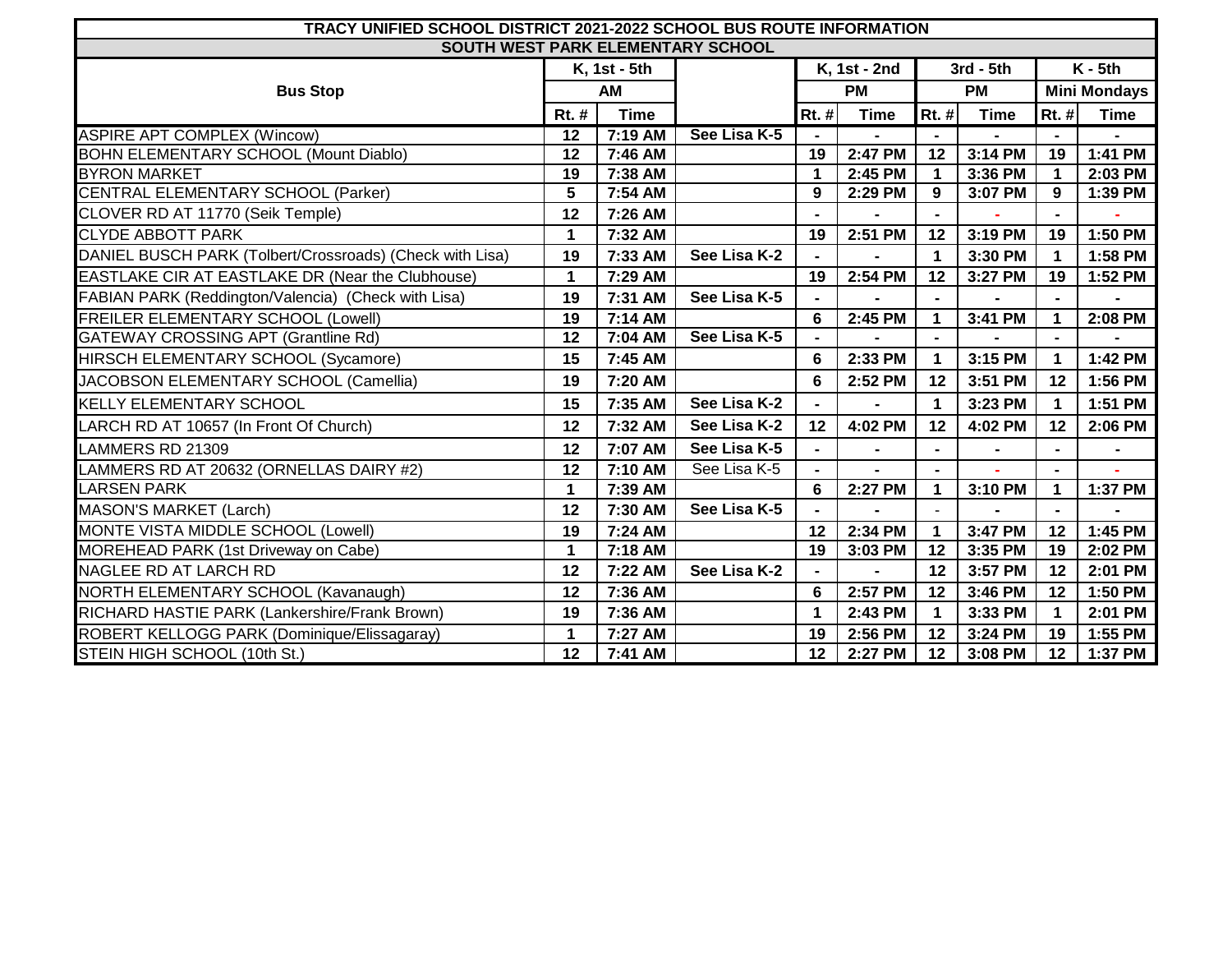|                                                  | TRACY UNIFIED SCHOOL DISTRICT 2021-2022 SCHOOL BUS ROUTE INFORMATION |            |  |            |            |           |             |                     |  |  |  |  |
|--------------------------------------------------|----------------------------------------------------------------------|------------|--|------------|------------|-----------|-------------|---------------------|--|--|--|--|
| <b>TRACY HIGH SCHOOL</b>                         |                                                                      |            |  |            |            |           |             |                     |  |  |  |  |
|                                                  |                                                                      | 9th - 12th |  | 9th - 12th | 9th - 12th |           |             |                     |  |  |  |  |
|                                                  | <b>AM</b>                                                            |            |  |            |            | <b>PM</b> |             | <b>Mini Mondays</b> |  |  |  |  |
| <b>Bus Stop</b>                                  | $Rt.$ #                                                              | Time       |  | $Rt.$ #    | Time       | $Rt.$ #   | <b>Time</b> |                     |  |  |  |  |
| DURHAM FERRY RD AT KOSTER RD (New Jerusalem)     | 14                                                                   | 7:03 AM    |  | 14         | 3:43 PM    | 14        | 2:19 PM     |                     |  |  |  |  |
| G ST AT 7TH ST (Across From Banta Inn)           | 14                                                                   | 6:42 AM    |  | 14         | 4:09 PM    | 14        | 2:46 PM     |                     |  |  |  |  |
| JEFFERSON SCHOOL (Bus Loading Zone)              | 14                                                                   | 7:11 AM    |  | 14         | 3:34 PM    | 14        | 2:05 PM     |                     |  |  |  |  |
| KEN YASUI PARK (Glenbriar Circle @ Glenbriar Dr) | 13                                                                   | 7:12 AM    |  | 13         | 3:19 PM    | 13        | 1:55 PM     |                     |  |  |  |  |
| MONTICELLO ELEMENTARY SCHOOL (Cambridge)         | 17                                                                   | 7:13 AM    |  | 17         | 3:25 PM    | 17        | 2:01 PM     |                     |  |  |  |  |
| ROBERT KELLOGG PARK (Dominique/Elissagaray)      | 14                                                                   | 7:19 AM    |  | 14         | 3:27 PM    | 14        | 1:58 PM     |                     |  |  |  |  |
| SAN JOAQUIN RIVER CLUB (Kasson)                  | 14                                                                   | 6:56 AM    |  | 14         | 3:48 PM    | 14        | 2:25 PM     |                     |  |  |  |  |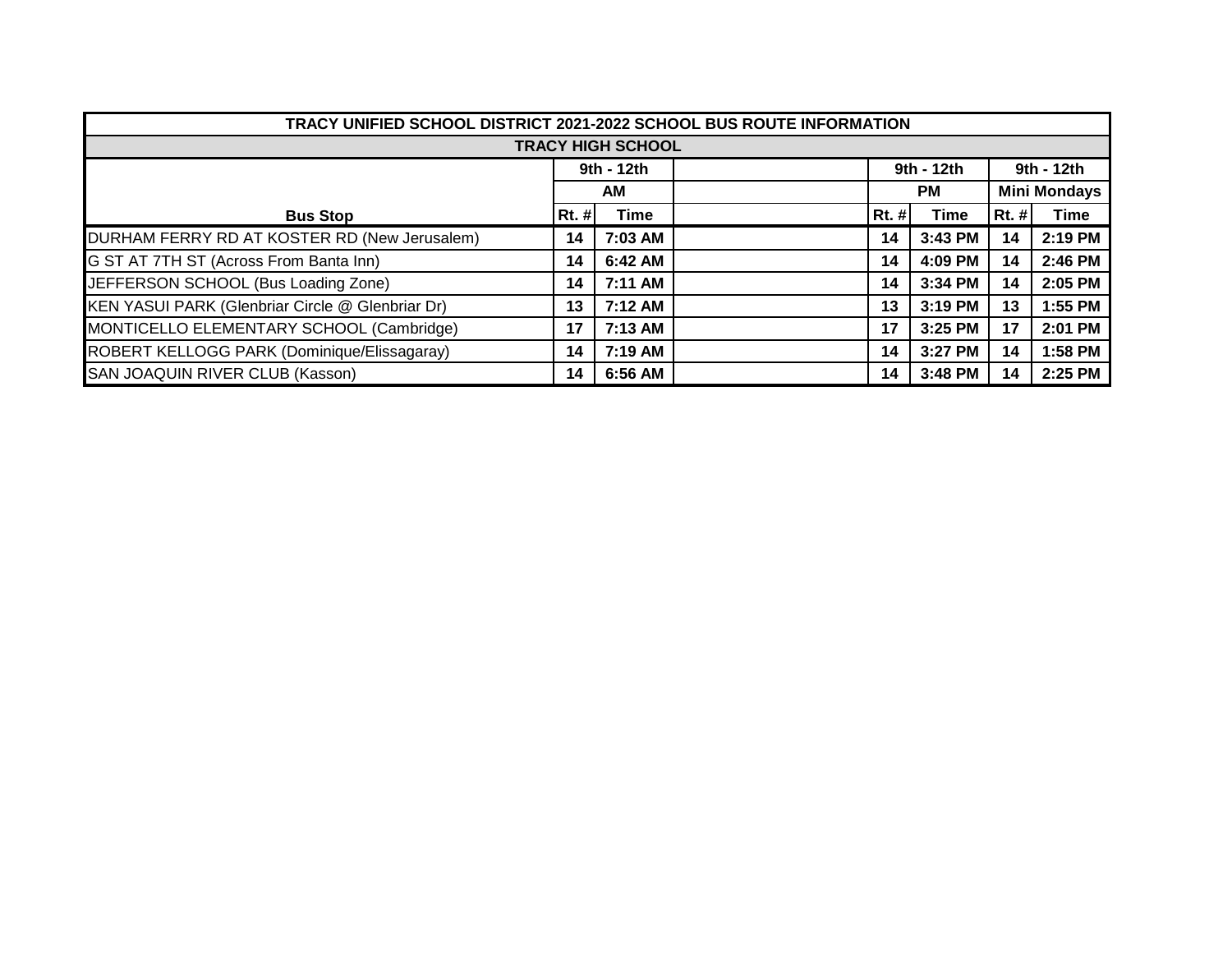| TRACY UNIFIED SCHOOL DISTRICT 2021-2022 SCHOOL BUS ROUTE INFORMATION |              |            |                           |              |             |                     |             |  |  |  |
|----------------------------------------------------------------------|--------------|------------|---------------------------|--------------|-------------|---------------------|-------------|--|--|--|
| <b>WEST HIGH SCHOOL</b>                                              |              |            |                           |              |             |                     |             |  |  |  |
|                                                                      |              | 9th - 12th |                           |              | 9th - 12th  | 9th - 12th          |             |  |  |  |
|                                                                      |              | <b>AM</b>  |                           |              | <b>PM</b>   | <b>Mini Mondays</b> |             |  |  |  |
| <b>Bus Stop</b>                                                      | <b>Rt. #</b> | Time       |                           | <b>Rt. #</b> | <b>Time</b> | <b>Rt. #</b>        | <b>Time</b> |  |  |  |
| CLIFTON CT AT AUGUSTA BIXLER FARMS (14333)                           | 18           | 7:02 AM    |                           | 18           | 3:35 PM     | 18                  | 2:05 PM     |  |  |  |
| CLIFTON CT AT SARALE FARMS (16500)                                   | 18           | 6:56 AM    |                           | 18           | 3:40 PM     | 18                  | 2:10 PM     |  |  |  |
| CORRAL HOLLOW RD AT LARCH RD                                         | 15           | 7:16 AM    |                           | 15           | 3:13 PM     | 15 <sub>1</sub>     | 1:43 PM     |  |  |  |
| CARLIN RD AT CROCKER RD                                              | 15           | 6:58 AM    |                           | 15           | 3:50 PM     | 15                  | 2:20 PM     |  |  |  |
| <b>HOLT STOP (Near Yong's Restaurant)</b>                            | 15           | 6:40 AM    |                           | 15           | 3:31 PM     | 15                  | 2:01 PM     |  |  |  |
| MAYBECK RD AT MULLER RD                                              | 15           | 6:47 AM    |                           | 15           | 3:39 PM     | 15                  | 2:09 PM     |  |  |  |
| MULLER RD AT ROBERTS RD                                              | 15           | 6:51 AM    |                           | 15           | 3:42 PM     | 15                  | 2:12 PM     |  |  |  |
| NORTH ELEMENTARY SCHOOL (Kavanaugh)                                  | 18           | 7:13 AM    |                           | 18           | 3:14 PM     | 18                  | 1:44 PM     |  |  |  |
| RIVER ISLANDS AT SCHOOL (Cohen behind R. I. Tech Academy)            | 4            | 7:05 AM    |                           | 4            | 3:26 PM     | 4                   | 1:56 PM     |  |  |  |
| RIVER ISLANDS AT SCHOOL (Cohen behind R. I. Tech Academy)            | 16           | 7:05 AM    | <b>FILL ROUTE 4 FIRST</b> | 16           | 3:26 PM     | 16                  | 1:56 PM     |  |  |  |